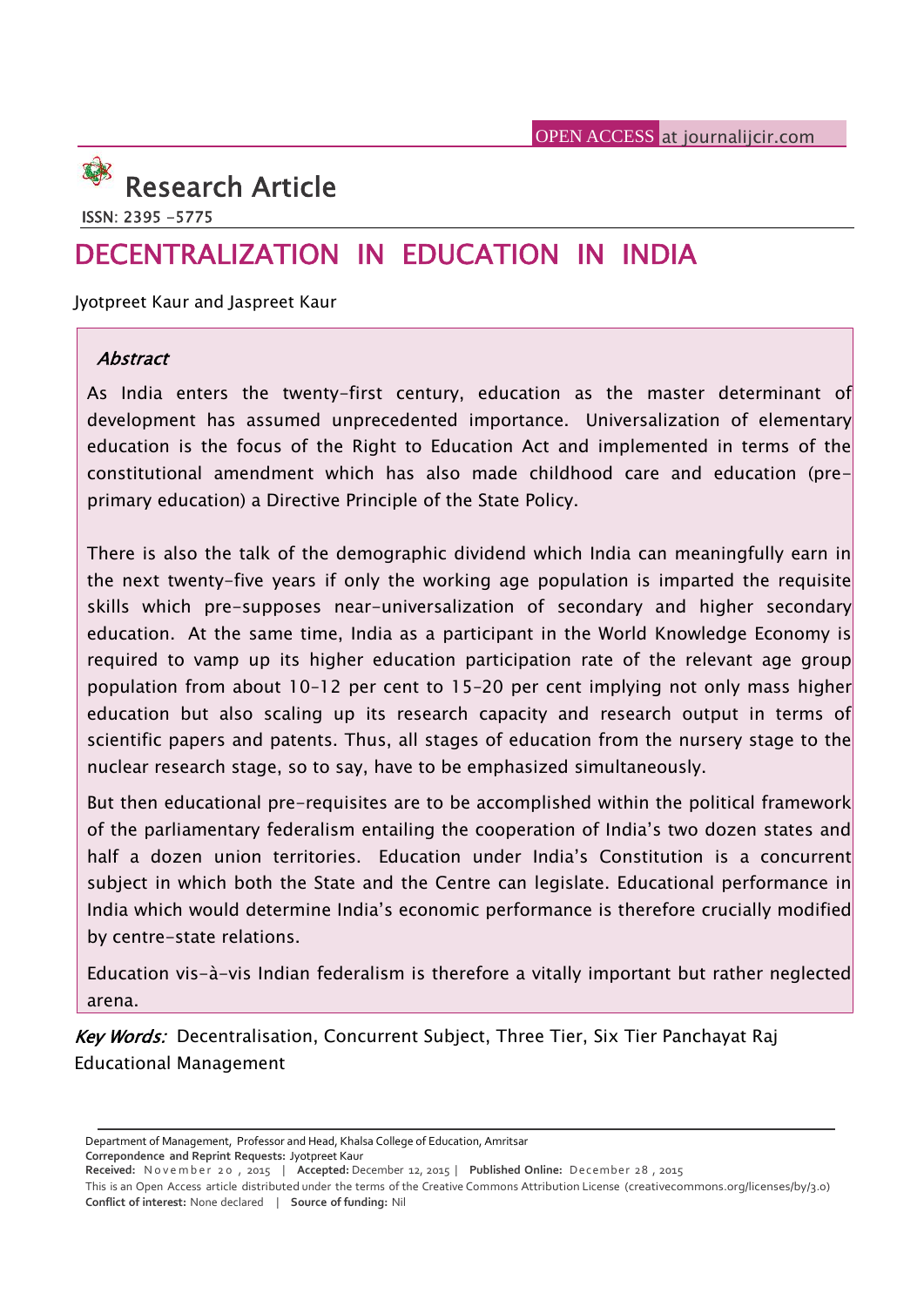#### **INTRODUCTION**

#### **DECENTRALISATION**

Decentralisation means transfer of power, responsibility and authority to the people at large. It is diffusion of power into thehands of people.India being a land of villages, our parliamentary democracy must reach the rural masses. Our democratic edifice is to be built on rural foundations only. The whole outlook of rural populace is to be revolutionised by the concept of decentralisation so that leadership grows from below. The underlying philosophy of decentralisation is to make our democracy which grows from roots and which is not imposed from above. The reason for the failure of certain democracies was obvious from the fact now that their foundations were not firm but shaky. That means, democracy was not equind working properly in practice.

Democratic decentralisation of educational administration means that Devolution schools must become the concern of the community if they are to be organs of nation's life. Our educational institutions should be of the community, should be governed by the community and should be managed by the community. Decentralisation aims at facilitation. The system of education must provide for the interplay of forces from village school to the university. Ignorance can be eliminated by pooling of our educational resources, over a network of fabric woven upwards from village school as the base.

Our educational superstructure should have as its basis the village school. Democratic decentralisation of education should run on a parallel line along with decentralisation of other aspects of life of the nation. The school is visualised to be the third arm of the triumvariate on which rests our growing democracy and the socialist society. The village school, thus, forms the third arm of the village.

Article 40 of the constitution of India reads: "The states are directed to take steps to organise village panchayats and endow them with such powers and authority as may be necessary to enable them to function as units of self government."

#### **Objective Of Decentralisation**

Shri S.K. Dey says, Panchayati Raj as we visualise will therefore mean progressive increase in competence from upwards and corresponding transfer of responsibilities from the centre to the ground.

of authority, progressive delegation of powers and democratisation of administration all along from the centre to the family are the ultimate objectives.

Broadly speaking, the Lok Sabha should be the cumulative reflection of Grama Sabha.

#### **System Of Panchayat Raj**

The Balwant Rai Mehta Study Team on Community Development programmes had recommended a three tier system of Panchayat Raj. It is of pyramidal structure, Village Panchayat being at the bottom, Zilla Parishad at the top, while Panchayati Samithi is to serve as the intermediary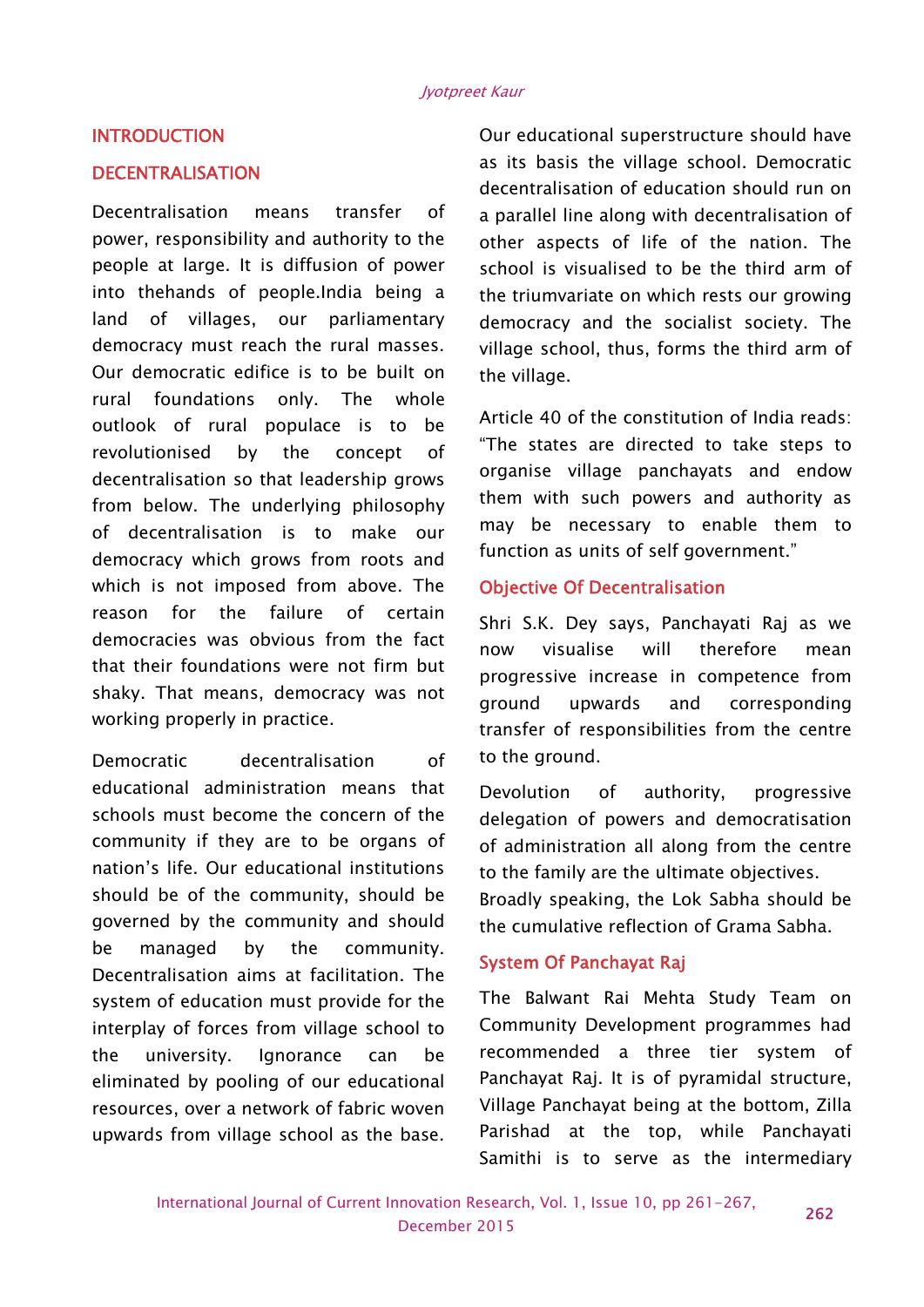agency. The report recommends: "So long as we don't discover or create 3. Democratic representative and democratic institution which will supply the local interest, supervision and care necessary to ensure expenditure of money upon local objects, conforms with the needs and wishes of the localities, invest it with adequate power and assign to it appropriate finances, we will never be able to evoke local interest and excite local interest in the field of development."

# **The Pyramidal Structure Of The Three- Tier System Of Panchayat Raj**

The pattern of Panchayat Raj administration is a three-tier system consisting of

- 1. Village Panchayat at the village level
- 2. Panchayat Samithi at the block level
- 3. Zilla Parishad at the district level

#### **Importance Of Decentralisation**

The implications of democratic decentralisation of educational administration expounded by several educationists reveal the importance of this reform. They are reported below

- 1. The self governing democratic units stand as a guarantee for democracy by providing popular protection and by developing democratic practices in education and by testing the democratic process.
- 2. Democratic decentralisation facilitates popular participation in the institutional activities and in **ITIOTE OF**<br>existing the nanular confidence and **perhaps** gaining the popular confidence and

support for their efficient functioning.

- decentralisation of educational organisation is meant to safeguard education function from misused through popular control.
- 4. The task of decentralised educational administrative machinery is to bridge the gap between the State and the Community and help in better implementation of plans of educational development and schematic operations and so on

# **pattern of democratic decentralisation of educational administration**

Democratic decentralisation of education is not of recent origin in the sense that local bodies were assigned the task of administration of education even during the British regime from the last century itself. Local bodies were associated with administration of Primary Education. The district boards and Municipal Boards were administering both Secondary and Primary Education in the past.

In the post independent era, the Balwant Rai Mehta Committee had envisaged the system of Panchayat Raj as a means of democratic decentralisation. The entire administration for the purpose of development was to be handed over to this three tier system, namely the village panchayat, the block panchayat samithi and zilla parishad.

Almost all the states of India are adopting more or less the same pattern, with minor changes in the nomenclature used. In all states the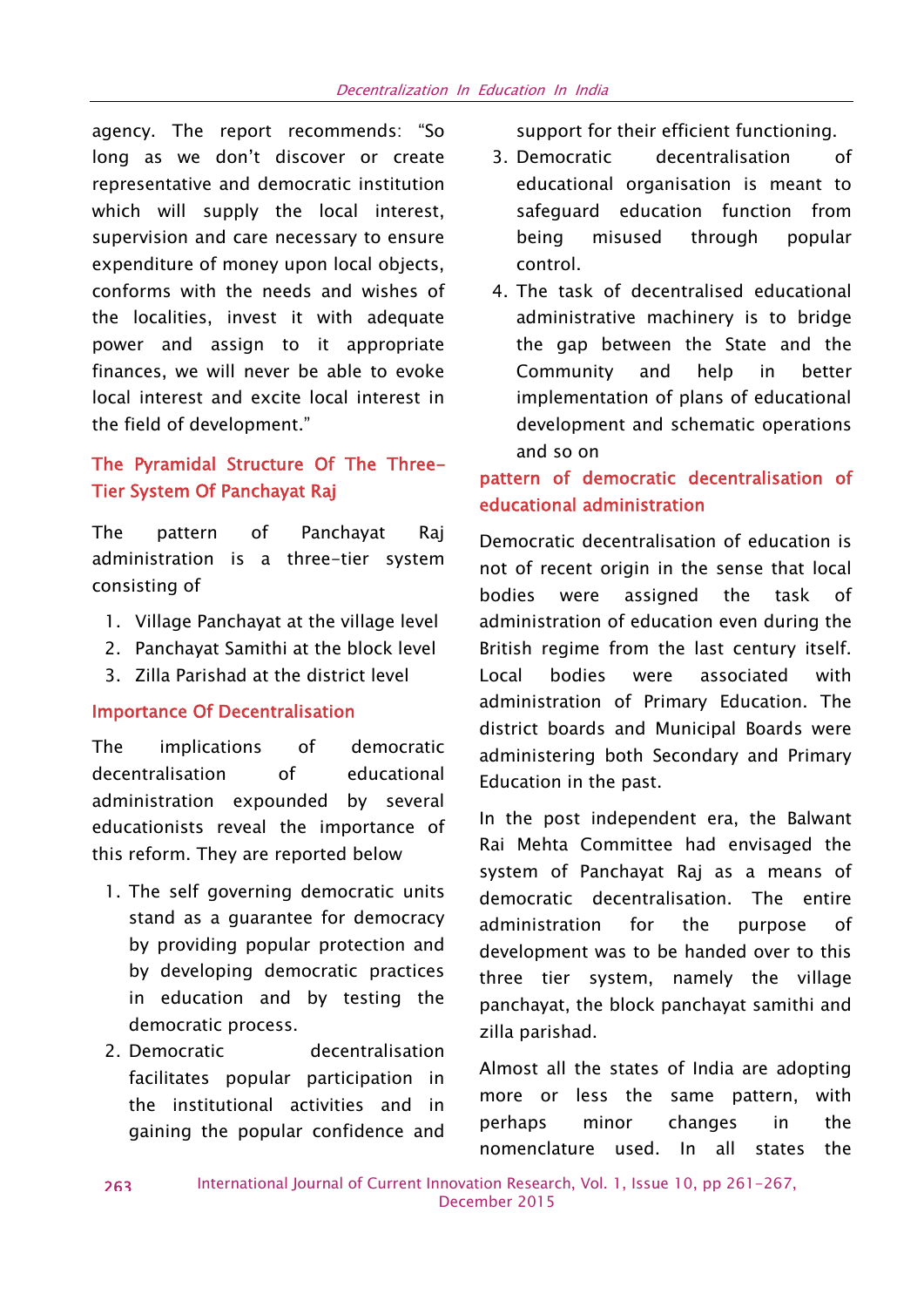#### *Jyotpreet Kaur*

panchayat samithis are statutory executive corporate bodies except in the state of ammu and Kashmir where they are purely advisory.

Panchayat Samithis and Education Consequent on adoption of democratic decentralisation in the form of Panchayat Raj, the responsibility of Primary  $\frac{3}{3}$  Provision education has been shifted to Panchayat samithis.By making Panchayat samithis block as a unit of administration of primary education, the state government intends to bring the administration and primary education which almost constitutes mass education, closer to the people and ensures their direct interest and participation in it.

Education function of the Panchayat Samithis is carried out with the help of the standing committees for education. The act mentions the standing committees for education in the following way. For every Panchayat Samithi there shall be a standing committee respectively for Education including social education, Medical relief, and health, sanitation including rural water supply and drainage and relief of distress on grave emergencies.

It is stated that for standing committees under clause (iii) at least one woman and one scheduled caste representative should be the members. The standing committee for education assists the Panchayat Samithis relating to education.

Maintenance and expansion of elementary and basic schools and in particular:

- 1. Management of government and taken over Aided elementary and higher elementary schools.
- 2. Establishment of Adult education centres and Adult Literacy centres.
- and improvement of accommodation for schools with people's participation.
- 4. Taking of such action as may be necessary for the promotion of educationfor all children until they complete the age of fourteen years.

Among the administrative personnel of Panchayat Samithis, the Extension Officer, Education is concerned with the Education Wing of the Panchayat Samithi. He carries out specific functions like inspection of Primary Educational Institutions and looks to the improvement of their educational standards.

Zilla Parishad and Education

With respect to education, the Zilla are concerned with the establishment, maintenance and expansion of secondary schools mainly.

Educational function of the Zilla Parishad is carried out through the assistance of the standing committee for education. Standing Committee in the Zilla Parishad Administration is related to education, medical and public health.

The standing committee is responsible for the improvement of education.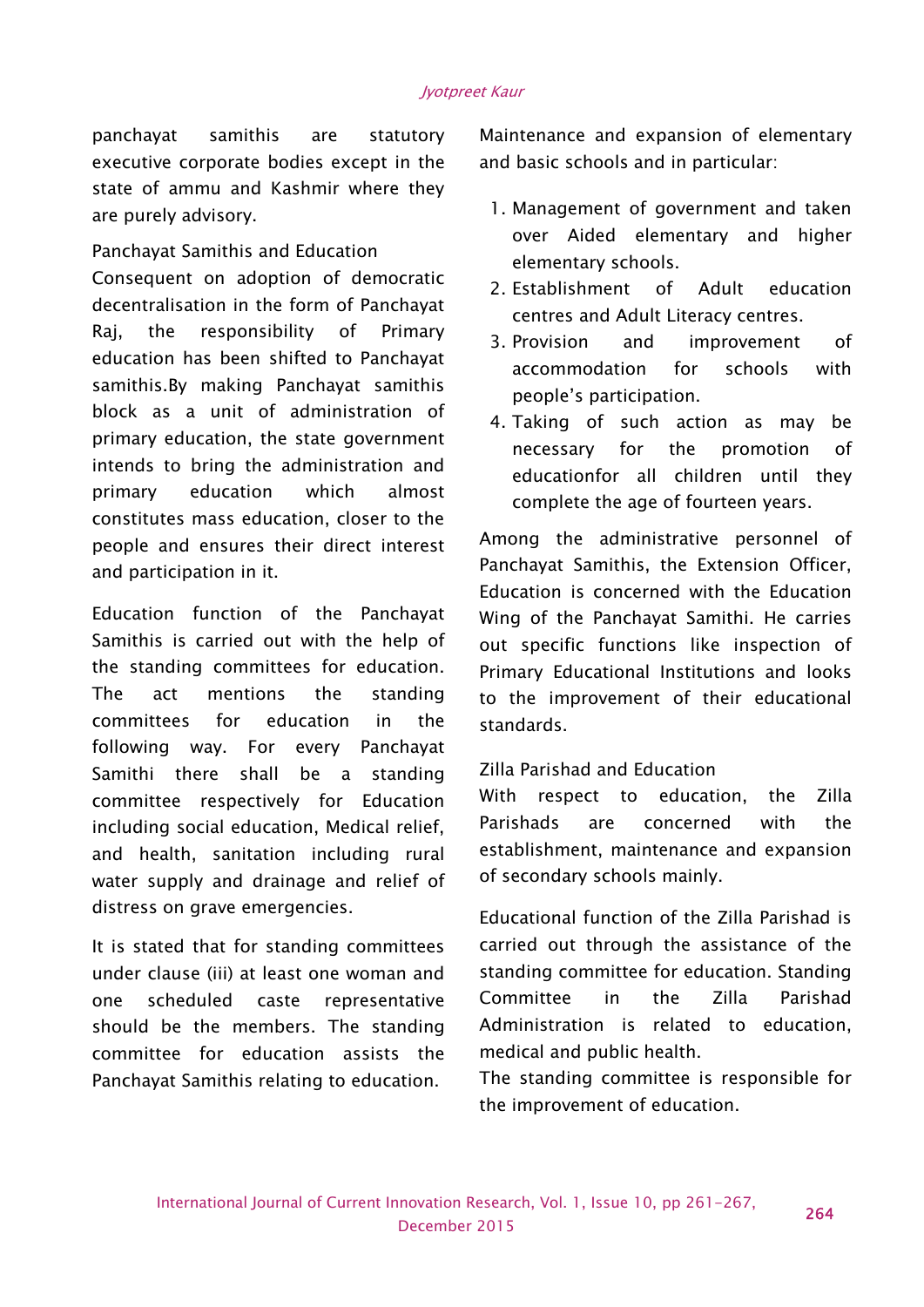## **Advantages And Shortcomings Of Decentralisation Of Education**

#### **Advantages**

In the field of education, a further safeguard is provided by the degree of decentralisation introduced.

- 1. It enables adjusting the institutions to the local needs and environment. Thus the schools have become the reservoirs irrigating the fertile soil. They become the true replicas of community life.
- 2. It facilitated community leaders to accept the responsibility and share to one desirable extent in the educational programmes and implementation of educational plan.
- 3. Establishment of Panchayat Raj, in general, had helped to provide ample opportunity for politisation of the rural people.
- 4. It is effecting necessary sociological, political and economic changes in the rural sector and a new vitality is pulsating in the rural areas. It has brought about the awareness of the great weapon in their hands .i.e. vote.

Enforcing decentralisation and democratisation before sufficiently educating people as to the democratic value and practices is feared to result in disastrous consequence.

1. The danger of favourism, partisan define spirit and nepotism creeping into village life has been recognised by some leaders.

- 2. Age old rivalries, the rigid hierarchial behaviour of village community and caste localities may tend to render decentralisation as sense formalism.
- 3. Over emphasis on devolution of power to the matter units is considered to be not so desirable for the development of Indian nationhood by same.

However, democratic decentralisation has come to stay as an accepted national policy. Constant evolution is essential to appraise popular enthusiasm and participation.

Absence of political rivalries in the Panchayat elections is a chief characteristic which is worth noting.

In addition, unanimity of elections was found to be another good feature in majority of villages. These features will serve us as indications which may lead to partyless government as visualised by some of our Sarvodaya leaders.

There may be some shortcomings in the early stages of its implementation which should not lead us to the short sightedness of rejecting the scheme as a whole. Defects are to be rectified and limitations are to be overcome by making the system more meaningful, practical and adaptable from time to time.

#### **Educational implications**

Decentralization in education leads to improvement in the system by involving members at ground level.There is need to clearly the powers and responsibilities of the educational administrators and the non-official functionaries. Teachers should be kept

**265**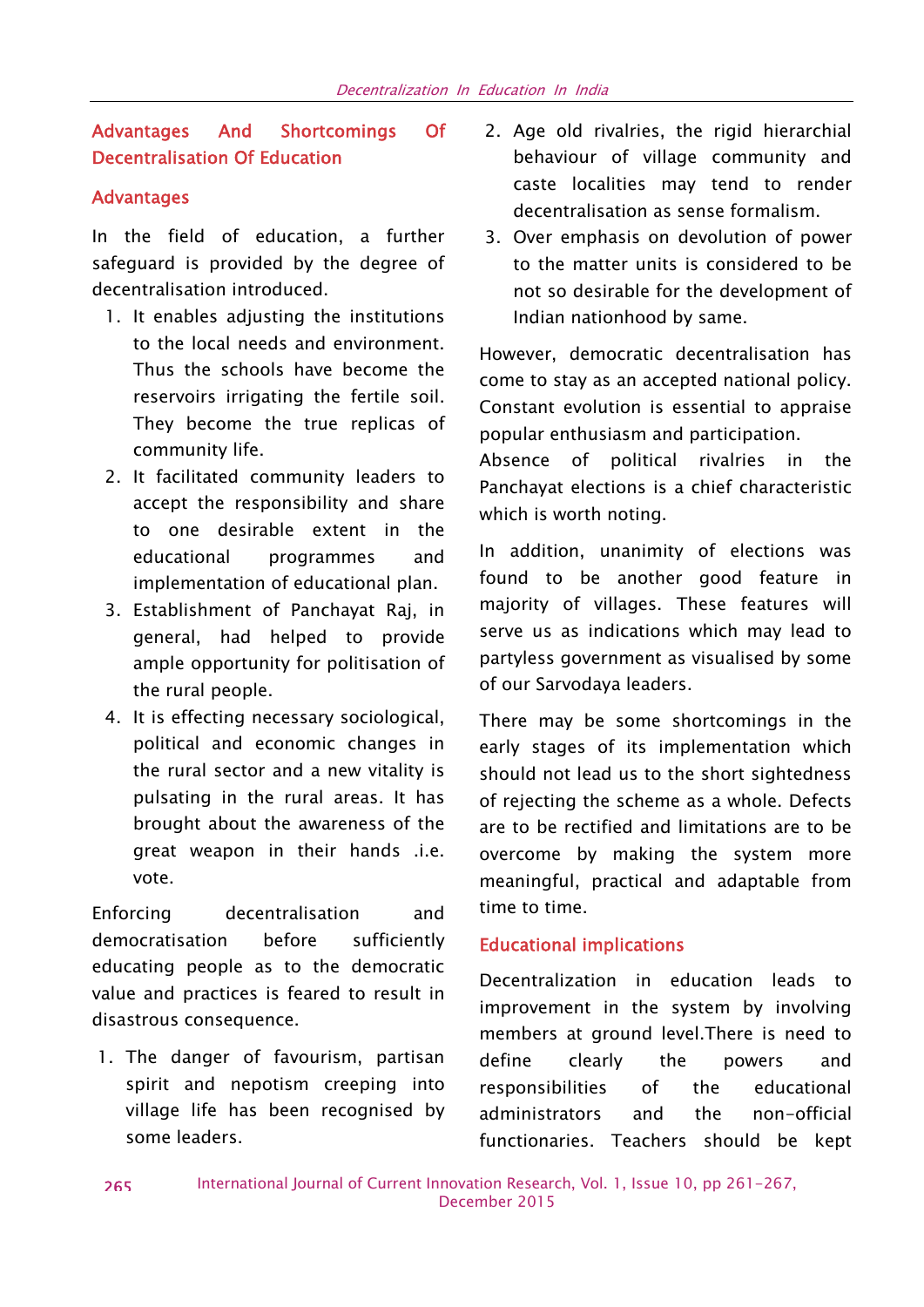away from politics and occupational security should be provided to them. The Deputy Secretaries should be re designated as the Educational Secretaries of the Zilla Parishads and should be endowed with adequate powers. The extension officers (education) should be placed under the control of the Education Secretaries. Educational Standing Committees should be formed as the advisory bodies of education at the district level to help development of education in the district.The powers of appointment, transfers, control and discipline should be vested in the District Education Officers only. Non –Official functionaries should be given administrative training for a short time.District Selection Committees should be formed including the District Education Officer, Zilla Parishad Chairman and the Z.P. Education Secretary to look to recruitment and training of the teachers.

#### **summary**

Education under India's Constitution is a concurrent subject in which both the State and the Centre can legislate. Democratic decentralisation of educational administrative organisation has been one of the major reforms that have affected the country after the advent of democracy. Centralisation is not considered to be compatible with the democratic ideal. Decentralisation facilitates more of popular participation in the national developmental activities. Decentralisation means transfer of

power, responsibility and authority to the people at large. It is diffusion of power into the hands of people. However, as is the case with any new adventure, some defects been found in the actual implementation. Many research studies shown this. A picture of the Decentralisation of Educational Administration in its varied aspects has been discussed. Latest trend is to apply six panchayat raj educational administration to improve the system by removing the defects intelligently to reap more benefits from the system.

#### **References**

- B. P. Lulla and S. K. Murthy, ed. Current Trends in Modern Education, A source book, 1978, P B Educational Publishers.
- 2. J. I. Nwankwo, ed. Educational Administration (Theory and Practice), A source book 1982, Vikas Publishing House.
- 3. Jagannath Mohanty, ed. Educational Administration, Supervision and School Management, A source book, 2002, Deep and Deep Publications. Delhi.
- 4. P.D. Shukla, ed. Administration of Education in India, A source book, 1983, Vikas Publishing House. Delhi.
- 5. S.K.Kochhar, ed.Secondary School Administration, A source book, 1988, Sterling Publishers. Delhi.